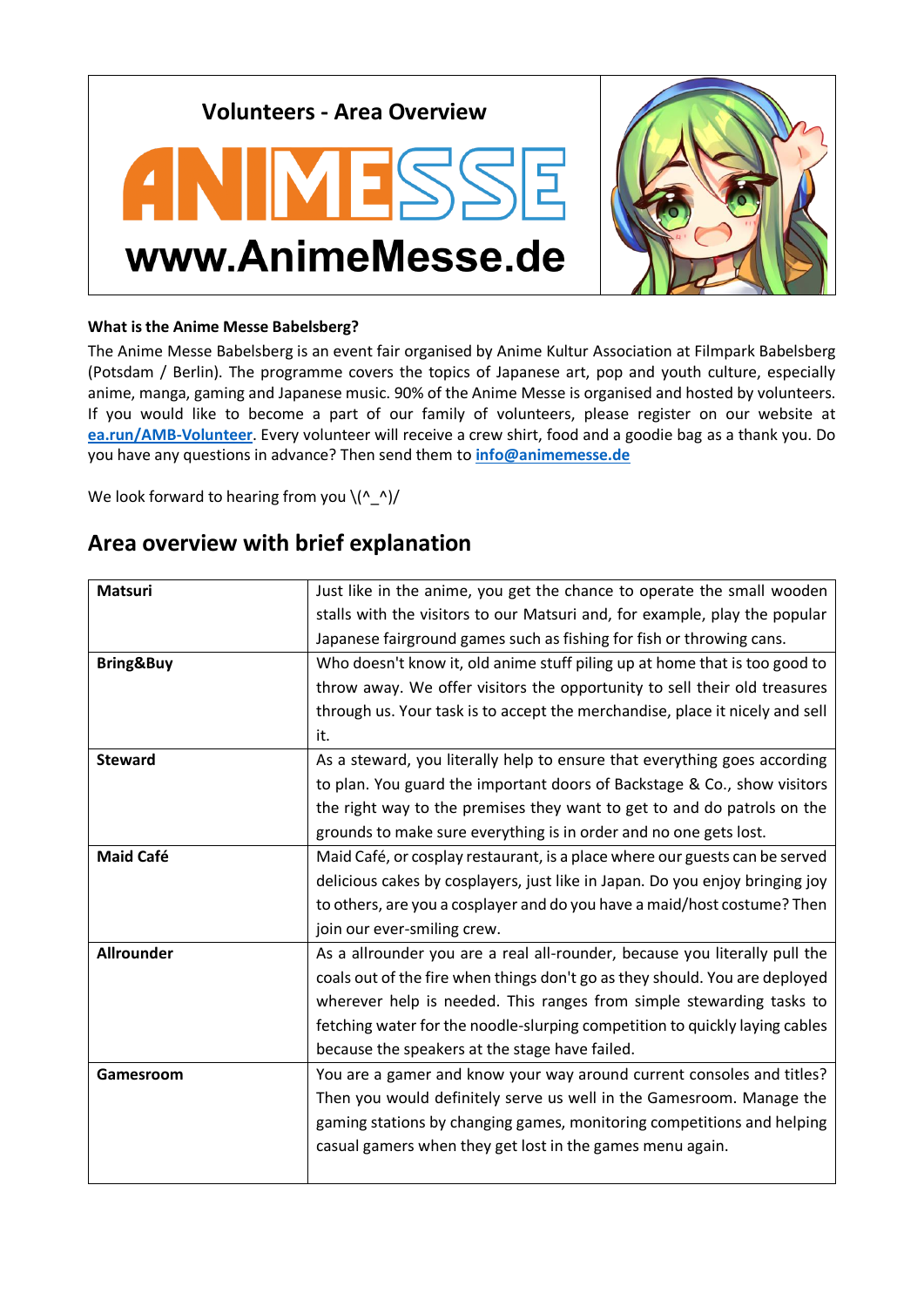| <b>Volunteer Catering</b>  | If you want to get to know all the volunteers, then the volunteer catering     |
|----------------------------|--------------------------------------------------------------------------------|
|                            | is something for you, because sooner or later every volunteer gets hungry      |
|                            | or thirsty. Your job is to keep track of everything and make sure that         |
|                            | everyone's stomachs are full and their fluids are balanced. Of course, you'll  |
|                            | be especially popular if you also bring something to the helpers who can't     |
|                            | leave their position.                                                          |
| <b>TCG</b>                 | Trading Card Games are your passion and you enjoy teaching others the          |
|                            | rules or a trick or two? Then the TCG area would be something for you. Be      |
|                            | the Duel Master and don't banish anyone to the shadow world.                   |
| Cloakroom                  | My treasure not quite, but not entirely wrong either. At the cloakroom         |
|                            | you take the treasures (jackets, bags, luggage) from our visitors and store    |
|                            | them safely in the cloakroom, with the good feeling that the visitors can      |
|                            | enjoy the event carefree. They will thank you for it!                          |
| <b>Karaoke</b>             | If singing together is your passion, then the karaoke room is for you. Take    |
|                            | music requests from visitors and be the master of the microphone if it's       |
|                            | set too loud or too soft.                                                      |
| <b>Box Office</b>          | At the box office you have the opportunity to wish every visitor a good day    |
|                            | and a lot of fun at the Anime Messe. Alongside this, your tasks are to check   |
|                            | & sell the tickets, put on the admission wristbands, hand out the con bags     |
|                            | and put a smile on everyone's face.                                            |
| <b>Cosplay-Repair</b>      | Every cosplayer knows all too well that every now and then something           |
|                            | from a cosplay doesn't sit quite right at an event, perhaps unfortunately      |
|                            | breaking or falling off. You are responsible for lending an ear and advice to  |
|                            | cosplayers and giving them the tools they need to help themselves. Very        |
|                            | important! Also make sure that the scissors find their way back ;)             |
| <b>Info-Point</b>          | Knowledge is power! And you are guaranteed to earn the thanks of our           |
|                            | visitors. Because you know the programme booklet best and show our             |
|                            | visitors where to go. You're also the one to ask for information about the     |
|                            | lists of participants in competitions at short notice. In general, you are the |
|                            | event's information centre and always have an ear open for the aches and       |
|                            | pains of visitors and exhibitors.                                              |
| <b>Weapons Check</b>       | Do the terms Glock, P90, AK mean anything to you? Don't they? That's not       |
|                            | so bad either Because our weapons check is all about the cool weapons          |
|                            | of our cosplayers, which have to be checked for their safety. Whether they     |
|                            | are too long or have dangerous metal tips. Once you've passed the test,        |
|                            | you'll be awarded a ribbon or take the offending replicas into safekeeping     |
|                            | for the time being.                                                            |
| <b>Stage-Moderation</b>    | Are you often said to have eaten a clown for breakfast or to be a real         |
|                            | bully? Then maybe you're an entertaining guy who should finally be given       |
|                            | a stage. As a stage presenter, you announce the following programme,           |
|                            | entertain visitors during breaks and compete in tournaments.                   |
| Japanese-German translator | Ni hao! If you're thinking, wait, that should actually be Konichiwa and you    |
|                            | have a lot of other Japanese words floating around in your head, then          |
|                            | maybe you could help us translate Japanese-German. Your tasks would be         |
|                            | to talk to the guests of honour from Japan backstage and, if you feel up to    |
|                            | it, to translate for them on stage.                                            |